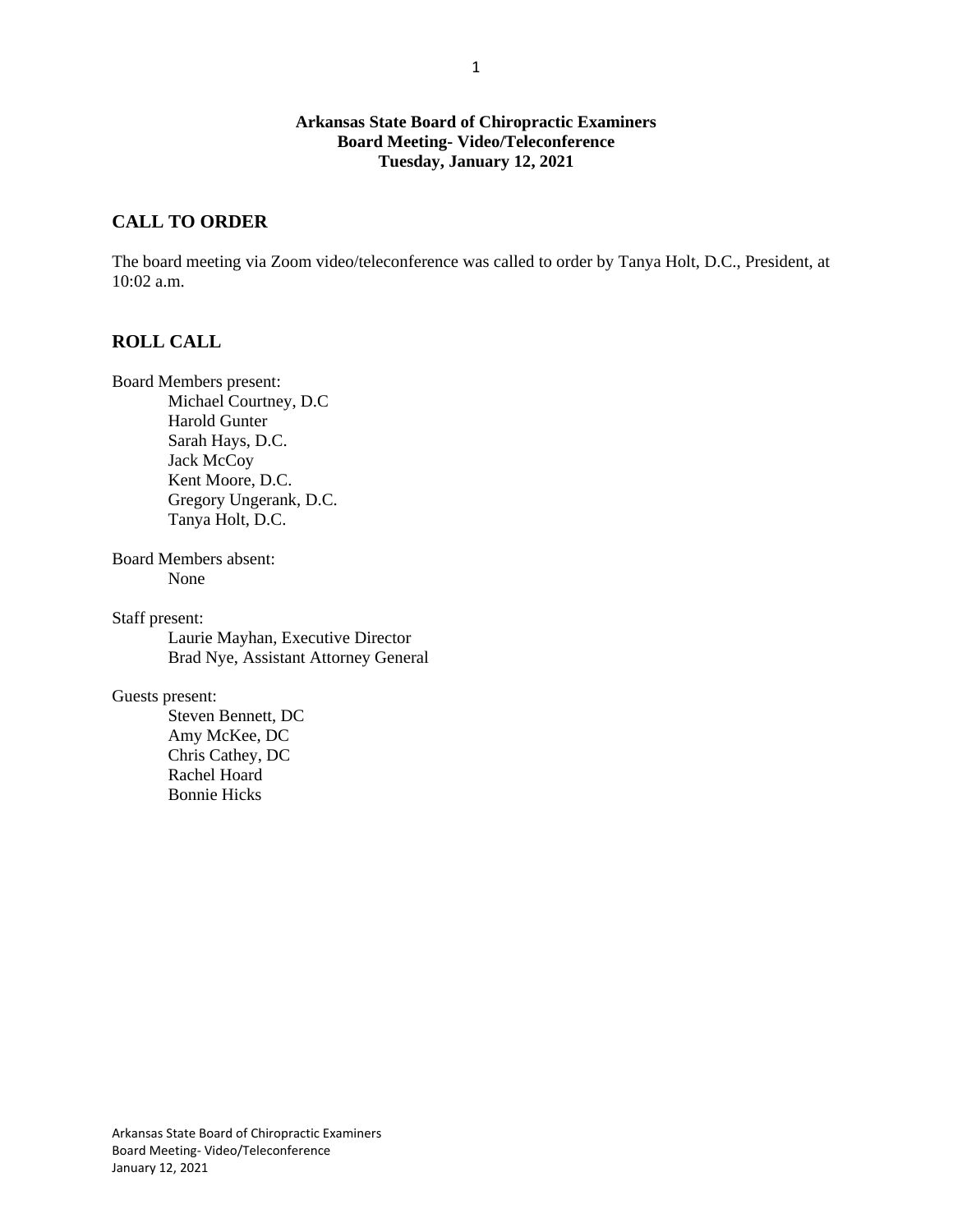# **NEW LICENSEE ORIENTATION**

The new licensee orientation was held today via video conference for new licensees due to current social distancing guidelines. However, licenses will still be issued this day for those that were scheduled to receive a license today and are in attendance. All applications were reviewed and approved by Dr. Michael Courtney prior to today's meeting.

Each board member was given a turn to speak to the new licensees. Then Dr. McKee spoke on behalf of the Arkansas Chiropractic Physicians association and Dr. Bennett spoke on behalf of the Arkansas Chiropractic Society. The board's director then went over some new licensee orientation materials.

Congratulations to the following applicants who received their license this day with their attendance at today's orientation.

|                | License No. | <b>First Name</b> | MI | <b>Last Name</b> |
|----------------|-------------|-------------------|----|------------------|
| $\mathbf{1}$   | 16266       | Kevin             |    | Waterloo         |
| $\overline{2}$ | 16267       | Larry             | D  | Dunnagan         |
| $\overline{3}$ | 16268       | Ryan              |    | Richard          |
| 4              | 16269       | <b>Blake</b>      | L  | Taylor           |
| -5             | 16270       | Ryan              | P  | Harward          |
| 6              | 16271       | Erik              | S  | Moll             |
| $\overline{7}$ | 16272       | Cathrine          | А  | Post             |
| 8              | 16273       | Lauren            |    | Alexander        |
| 9              | 16274       | Kevin             | M  | Nguyen           |

# **MINUTES**

Dr. Courtney motioned to accept the October 20, 2020 minutes, seconded by Mr. McCoy. Motion passed

# **DIRECTOR'S REPORTS**

## **Budget Report**

An itemized cash flow statement for FY2021 (July 1, 2020 – June 30, 2021) was presented to the Board. The allotted budget for FY21 is **\$187,370.00**. Total amount expended thus far for FY2021 is **\$66,144.38.**  Total revenue received thus far for FY21 is \$**147,082.38**, which includes monies receipted, interest distribution, and rebates or transfers received. A list of all agency expenditures for October - December was also provided.

| <b>CE</b> Status     | # of Applications | # of Hours | <b>Fee Due</b> | <b>Fee Paid</b> |  |
|----------------------|-------------------|------------|----------------|-----------------|--|
| Approved             | 376               | 2532       | \$12,660.00    | \$12,660.00     |  |
| Approved w/exception |                   | 8          | \$40.00        | \$40.00         |  |
| Not Approved         | 0                 | 0          | \$ 0.00        | \$ 0.00         |  |
| Pending              | 3                 | 51         | \$255.00       | \$255.00        |  |
| Cancelled            | 2                 | 87         | \$435.00       | \$435.00        |  |
| Incomplete           | $\theta$          | 0          | \$ 0.00        | \$ 0.00         |  |
| Void                 | 0                 | 0          | \$ 0.00        | \$0.00          |  |
| <b>Total:</b>        | 382               | 2.678      | \$13,390.00    | \$13,390.00     |  |

**(July 1, 2020 – June 30, 2021) FY2021**

1 approved w/exception: AR7967, (TCA) disallowed breaks as CE time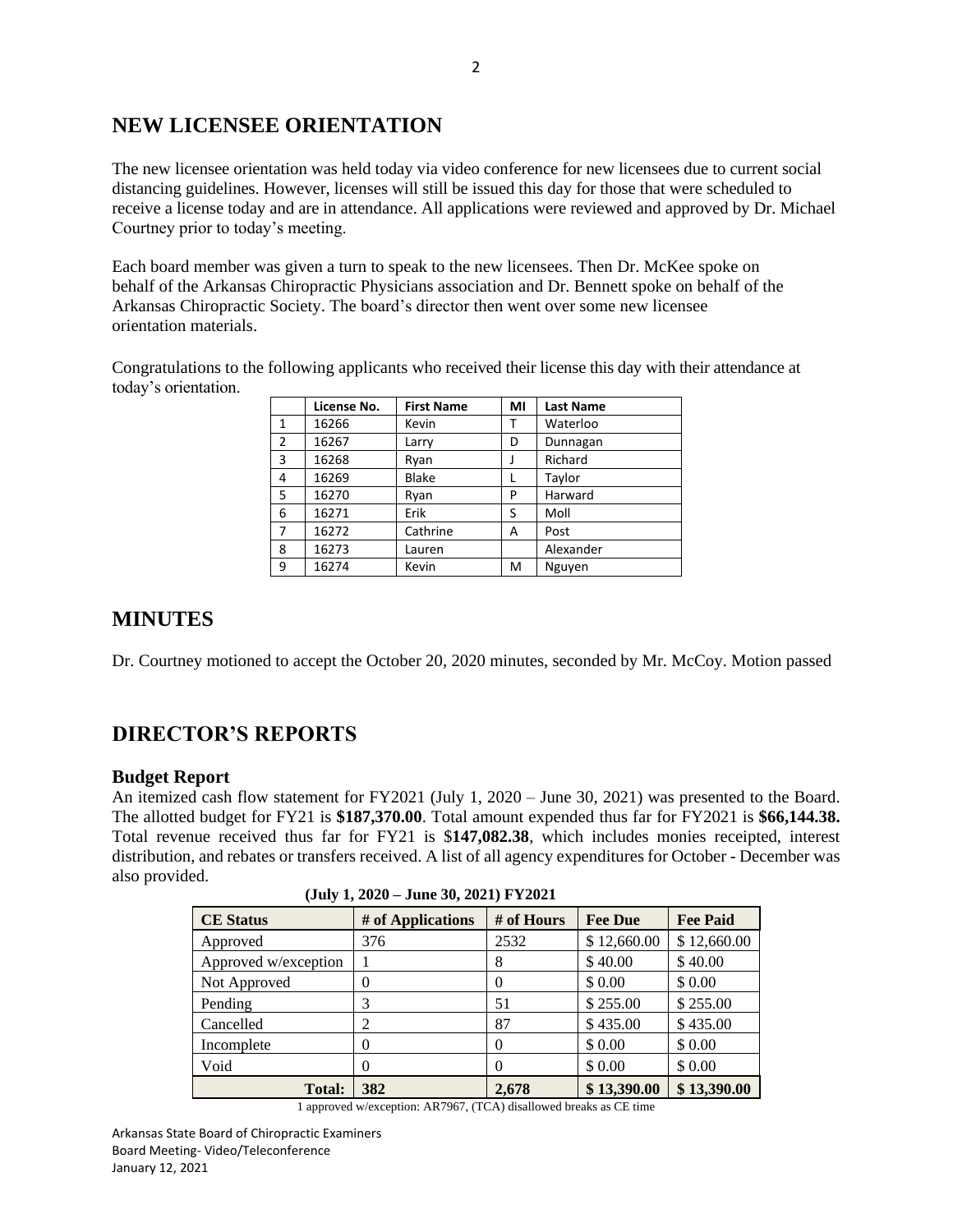#### **2021 License Renewal**

**672** renewals were mailed out on August 31, 2020. Five more were sent to new licensees since August. Overall **677** renewal forms were mailed out. **634** have renewed as of 01/06/2021.

> Our Condolences go out to the families of those licensees who passed during 2020 William R McCauley, DC (1/14/2020) William L Schmidt, DC (4/15/2020) Ronald E Shaw, DC (9/11/2020) Teri L Hines, DC (9/29/2020) Gregory T Kaumeyer, DC (11/26/2020)

### **FOIA Report FY21**

A total of **1** Freedom of Information Act requests have been received from October 16, 2020 to January 6, 2021. A description of that FOIA was also provided to the board.

Dr. Moore motioned to accept the director's reports. Motion seconded by Dr. Courtney. Motion passed.

# **OLD BUSINESS**

### **Database proposals – Thentia & Certemy**

Due to the changing times, and the fact that the agency still does not accept online or credit card payments, or online renewals, etc., the director re-presented two (2) database quotes that the board tabled in October. The two quotes, one from Thentia, and one from Certemy, were both fairly similar with similar concepts of how one accesses the program both by the agency and by the licensee. However, either one will take some time getting used to by all parties. Thentia quoted a slightly cheaper monthly price than Certemy, but Certemy is also already being used by another state agency. Either vendor would work for the Chiropractic Board for what is needed. The Board was given time to ask any additional questions about each vendor since they had several months to review each quote. Dr. Courtney inquired as to the difference in monthly costs. Thentia came in at \$154 less than Certemy with their monthly price. After board discussion, a motion was made by Dr. Moore to accept Thentia's quote. Dr. Courtney seconded the motion. Motion passed.

### **Battlefield Acupuncture - VA**

Dr. DuPriest recently completed training and certification to perform Battlefield Acupuncture (BFA) for veterans with chronic pain. BFA is a technique developed within the Department of Defense for pain management and used widely within VA as part of our Whole Health and Wellness interventions that includes a range of Complementary and Integrative Health procedures. Dr. DuPriest also stated in his correspondence that BFA is unique to the DOD/VA and performed by a variety of providers from MD/DOs, DCs, PTs, nurses for example. His question is, "does the board have statutory problem with performance of BFA on federal property only (this will be added to his credentials relative to scope within the VA) for the veteran population?

This item was tabled at the last meeting so that counsel could give an opinion to the board at today's meeting. Counsel could not attend the entire meeting today and a statement was read to the Board by the director stating, "[counsel] was correct , the CFRs confirm that the procedure, if performed at a VA facility, is outside the purview of the Board." After additional discussion by the Board, a motion was made by Dr. Moore. Dr. Moore motioned, DCs, while practicing on VA property, are, essentially, practicing under the umbrella of the Federal Government. As long as an intervention is acceptable in the VA system, it is ok. However, if acupuncture is performed off of VA property, the DC must obtain acupuncture certification through according to the ASBCE acupuncture rule. Dr. Courtney seconded the motion, motion passed.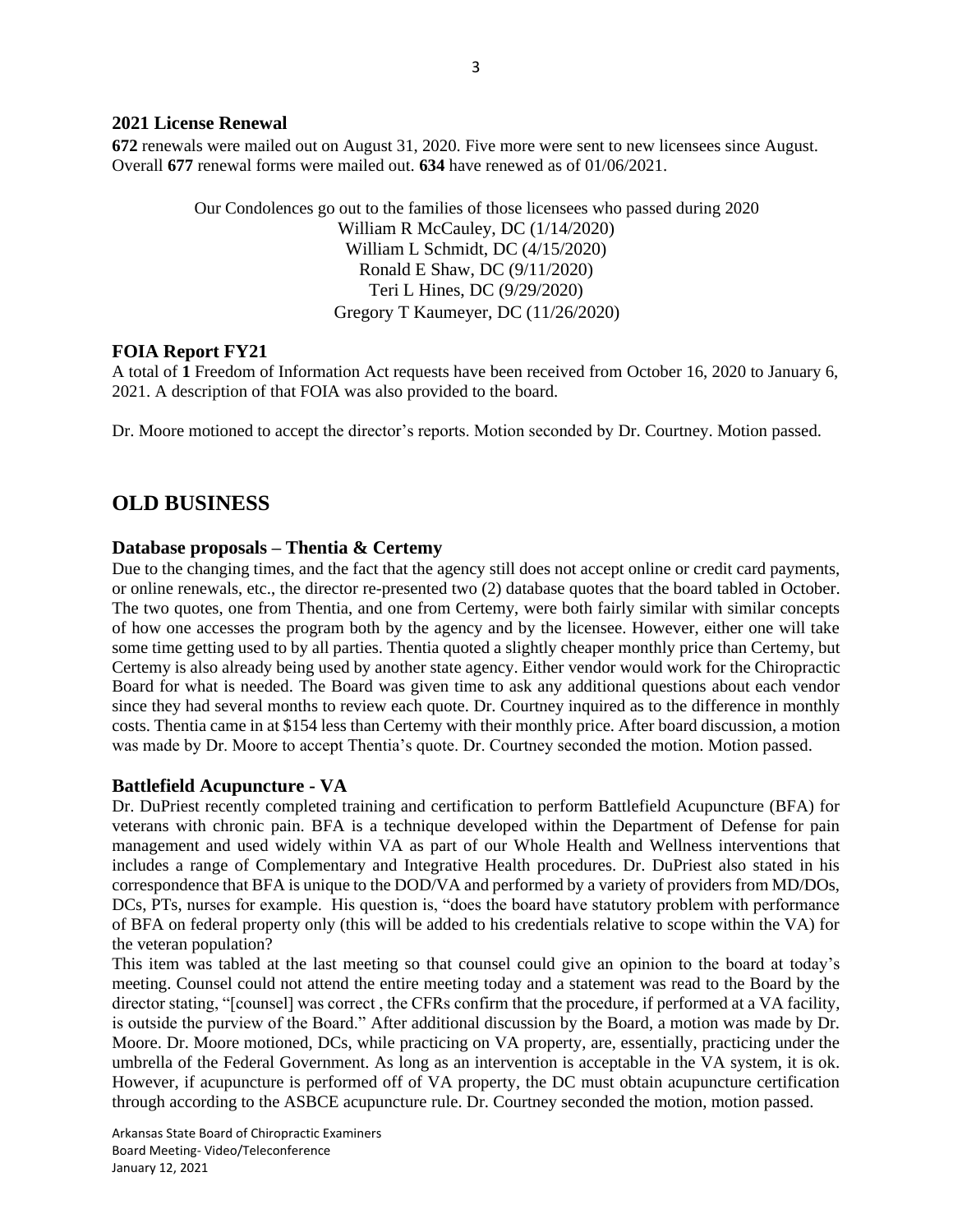### **Procurer Rule**

This item was tabled at the last meeting to discuss later about putting more teeth into the rule about holding the chiropractor and procurer both accountable for the same actions. After discussion Dr. Ungerank motioned to accept the addition of the language to require chiropractors and/or their procurers to maintain their call logs for a minimum of one (1) year, which would be added to procurer rule 9(b)(2). Motion seconded by Dr. Moore. Motion passed.

# **NEW BUSINESS**

## **Vote to pay Stipends for 2021**

Annually, at their first meeting of the calendar year, the board is to vote to pay stipends for the current year. Dr. Moore motioned to pay the stipends of \$100 per meeting. Motion seconded by Dr. Ungerank. Motion passed.

## **Statement of Financial Interests Reminder**

This item is informational and is a reminder to the board that their SFI is due by January 31st. SFI will be emailed in case someone needs a blank copy.

## **Continuing Education Hours 2021**

The director put forth an onsite CE waiver request before the board as several questions had been received from licensees about CE requirements for 2021. The director explained that out of the 254 courses currently approved for 2021 only 25 of those are onsite courses and with the way things are going with the pandemic those courses could potentially switch to online courses. So, it doesn't look like our licensees will have many options of onsite CE for 2021. However, the board can only waive the onsite requirement as long as the Governor extends his Health Emergency order. Dr. Moore motioned to table this until the next meeting. Dr. Courtney seconded the motion. Motion passed.

## **ADH COVID-19 Vaccination Phased Plan**

This item is just informational as it is an update to the last vaccination plan that was sent out. Chiropractors are in Phase 1-A as they are considered healthcare workers. The director informed the board that if they are contacted by licensees, they should direct them to the ADH website and find the listing of pharmacies that are administering the vaccine. However, due to limited doses on hand, licensees may have to be put on a waiting list. The COVID-19 vaccine is not mandatory but is highly recommended by the CDC and ADH.

## **Part IV Administration Dates & Review by Dr. Hays**

Dr. Hays presented her experience about attending the last Part IV administration at Logan University. She expressed that the board should continue to send members to help be proctors every chance we can get. It was a really wonderful experience even with Covid-19 restrictions. There were doctors from all over the U.S. that were there to be proctors. Again, it was a great experience and a good way to get out and be a part of the national stage.

The director then informed the board of the next dates to participate in administering Part IV of the National Boards is May 21-23, 2021 and November 12-14, 2021. There is also a Part IV Test Committee meeting licensed members can participate in on June 11-12, 2021. Dr. Moore and Dr. Holt expressed that they would be willing to go if the dates work with their schedules. They will have to get back with the director for confirmation by mid-February.

# **FCLB & NBCE Annual Conference**

The next annual FCLB/NBCE conference will be April 28 – May 2, 2021. The conference will be held at the Hilton West in Palm Beach, Florida. Travel will be reimbursed according to GSA and state travel guides. Dr. Holt and Dr. Moore expressed their interest in attending; however, they will have to check their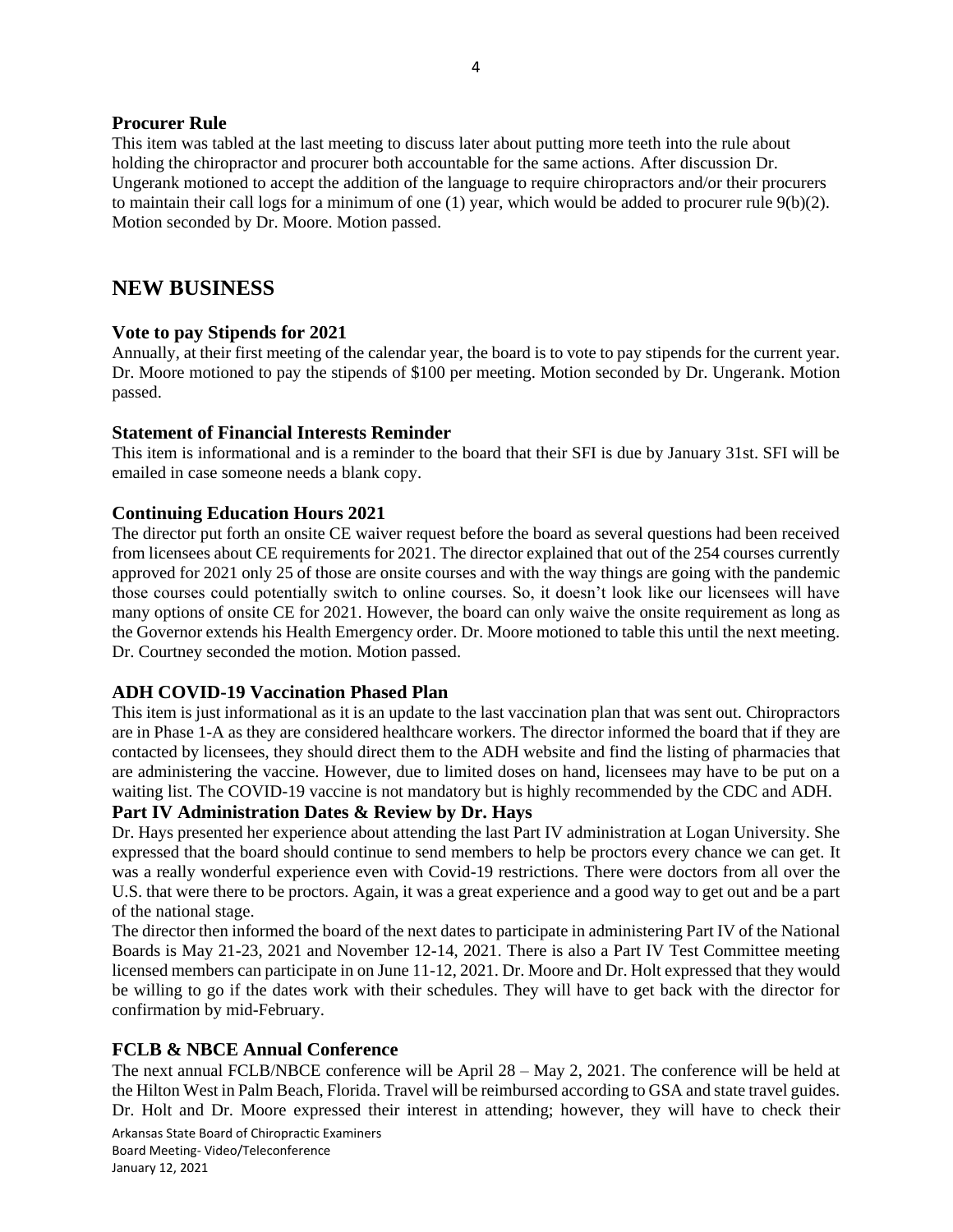schedules. Delegate forms for FCLB and NBCE will need to be turned in by March 1, 2021, so the director will need to know who will be able to attend before that date. Additional travel information will be provided at a later date once FCLB has released the reservation information.

## **Procurer Registrations**

A clarification request was submitted to the board's counsel by Rachel Hoard asking, "I have several companies that we use for marketing so when it comes to registering them for the ASBCE how do I do that? We don't pay a person, we pay an entity so therefore there is no DL or state ID. I do not see in the regs where it states specifically that I can't use a company or even how to go about that, can you clear this up for me so that we can have the registration paperwork in by the deadline ? The owners of the businesses I'm referring to refuse to give their ID or DL because that's why they have their LLC to begin with." However, counsel thought it would be best that the board give their interpretation of their laws and rules. Dr. Courtney asked the director, as confirmation, if the boards regulations state drivers license or state issued ID, then if that is what the regulation says, that is what we are bound too. Dr. Courtney also pointed out that if someone has an LLC, that doesn't mean that individual can't provide a driver's license or state ID. The LLC is irrelevant. Dr. Ungerank stated that we should send a letter referencing the regulation and that a driver's license or state issued ID is required. Dr. Courtney agreed with Dr. Ungerank's suggestion, however when reiterating the regulation, it needs to be reiterated that each procurer must be registered with proper identification which is specified in the regulation. Directive to the director to send letter reiterating regulation and that each procurer must be registered with proper identification.

## **AR BlueCross BlueShield – Dr. Raker**

A motion was made by Dr. Courtney that this item be tabled in order to discuss with board counsel. Call public teleconference if time allows to discuss this one item before meeting in April. Motion seconded by Dr. Ungerank. Motion passed.

### **Externship & Supervisor Applications**

Two externship and supervisor applications were submitted for review and approval.

Tanner Hebert submitted a completed extern application. Mr. Hebert is applying as he still has to take Part IV of national Boards in May of 2021. His supervisor, Dr. Michael Butler, also submitted a completed preceptor application. Both are eligible to participate in the program. Dr. Moore motioned to accept the applications. Motion seconded by Mr. Gunter. Motion passed.

Chase Alexander submitted a completed extern application. Mr. Alexander is applying as he still has to take and/or retake Part II and Physiological Therapeutics Section of National Boards. His supervisor, Dr. John Chance Norman, also submitted a completed preceptor application. Both are eligible to participate in the program. Dr. Hays motioned to accept the applications. Motion seconded by Dr. Ungerank. Motion passed.

# **Investigative Committee Report**

The complaint committee presented the complaint report with their recommendations. The committee provided and gave a brief explanation of two (2) complaints and the recommendation for each.

**744-03-02-20** regarding solicitation: recommendation, dismiss for lack of cooperation by the patient/complainant and lack of evidence to prove a violation by the respondent.

Motion made by Mr. Gunter to accept the recommendation of the committee. Motion seconded by Dr. Moore. All in favor: Dr. Courtney and Dr. Hays. Recused: Dr. Ungerank. Mr. McCoy was not on the call at this time. Motion passed.